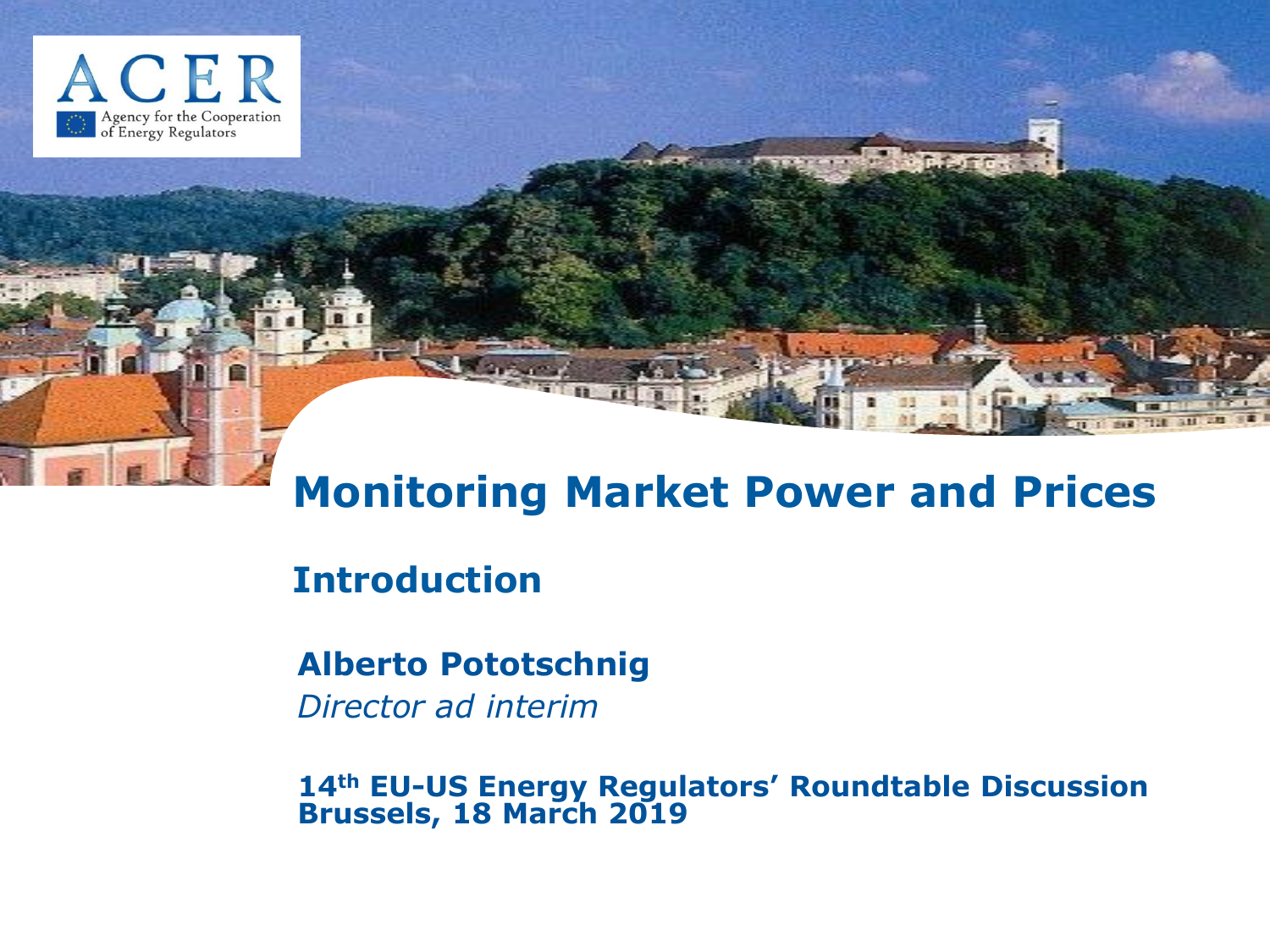

**Regulation (EU) No 1227/2011 of the European Parliament and of the Council of 25 October 2011 on wholesale energy market integrity and transparency (REMIT)**

| <b>Insider Trading</b>                         | Using inside info to trade or trying<br>to trade                     |
|------------------------------------------------|----------------------------------------------------------------------|
|                                                | Disclosing inside info to 3rd parties                                |
|                                                | Recommending 3rd parties to trade<br>based on this inside info       |
| <b>Market</b><br>Manipulation                  | <b>False/Misleading Signals</b>                                      |
|                                                | <b>Price Positioning</b>                                             |
| <b>Attempted Market</b><br><b>Manipulation</b> | <b>Transactions involving Fictitious</b><br><b>Devices/Deception</b> |
|                                                | <b>Dissemination of False or</b><br><b>Misleading Information</b>    |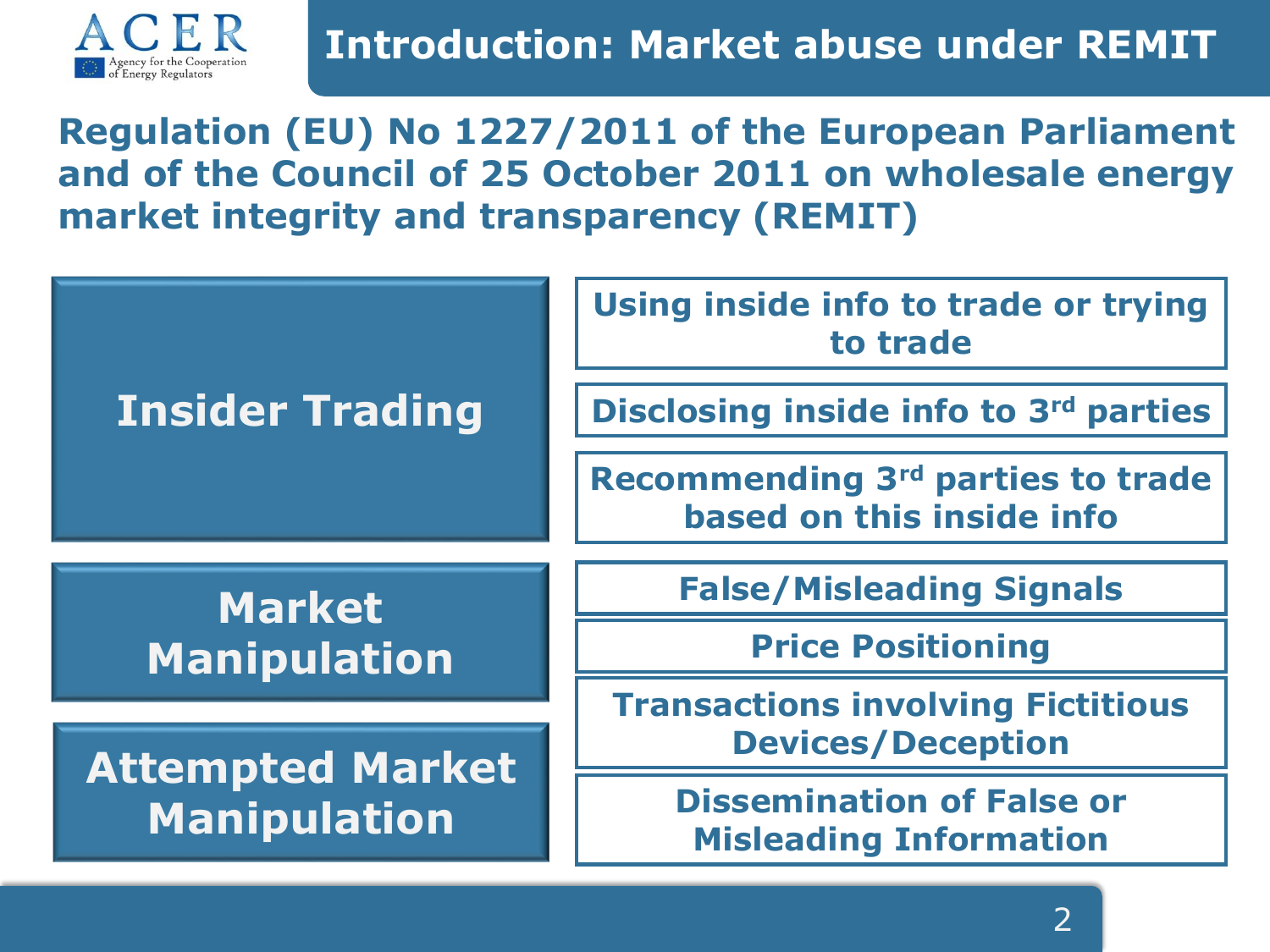

# **Introduction: REMIT framework**

## **Union wide market monitoring by ACER**

### **Investigation and Enforcement by National Regulatory Authorities (NRAs)\***

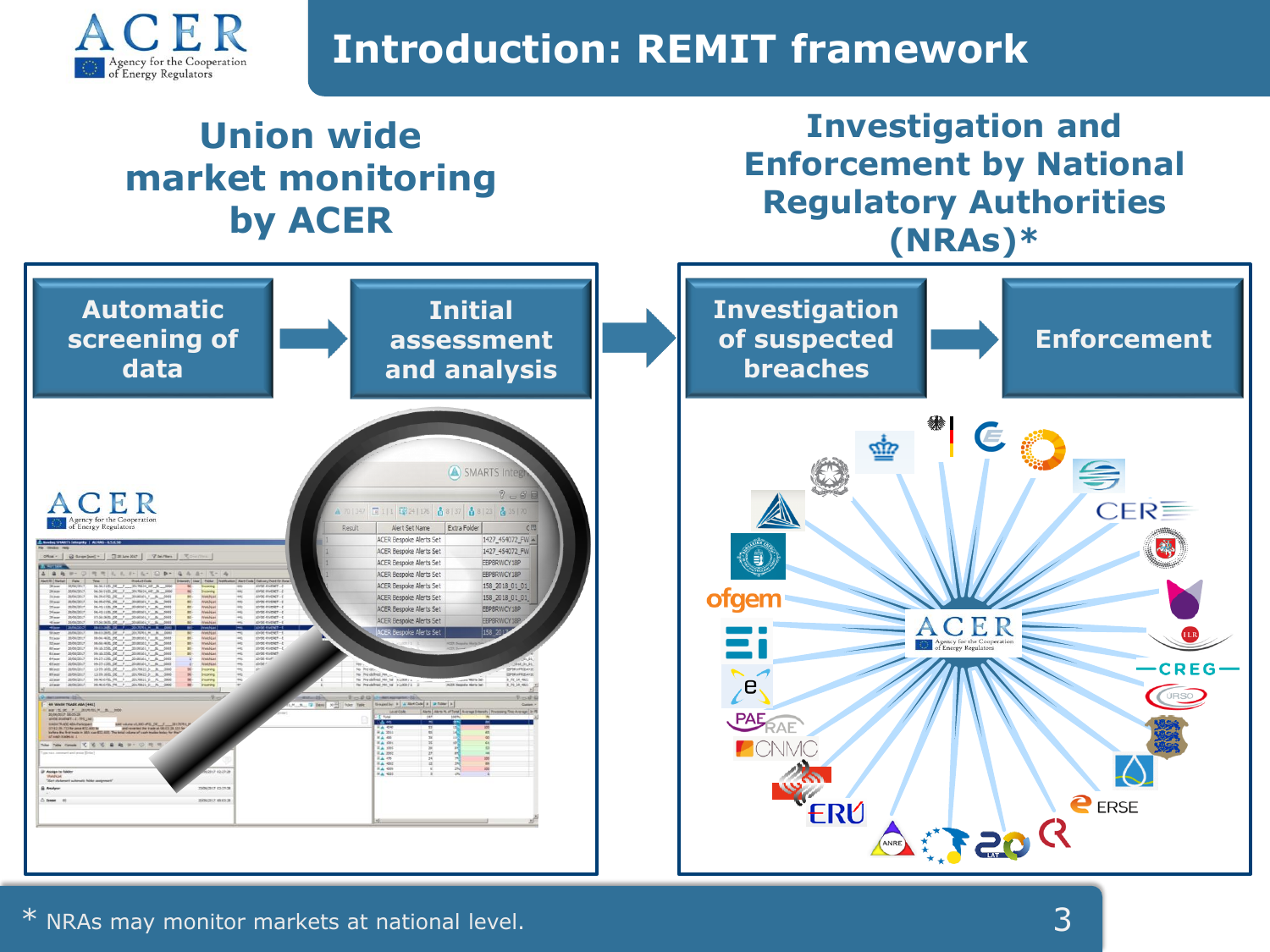

# **ACER's approach to market monitoring**

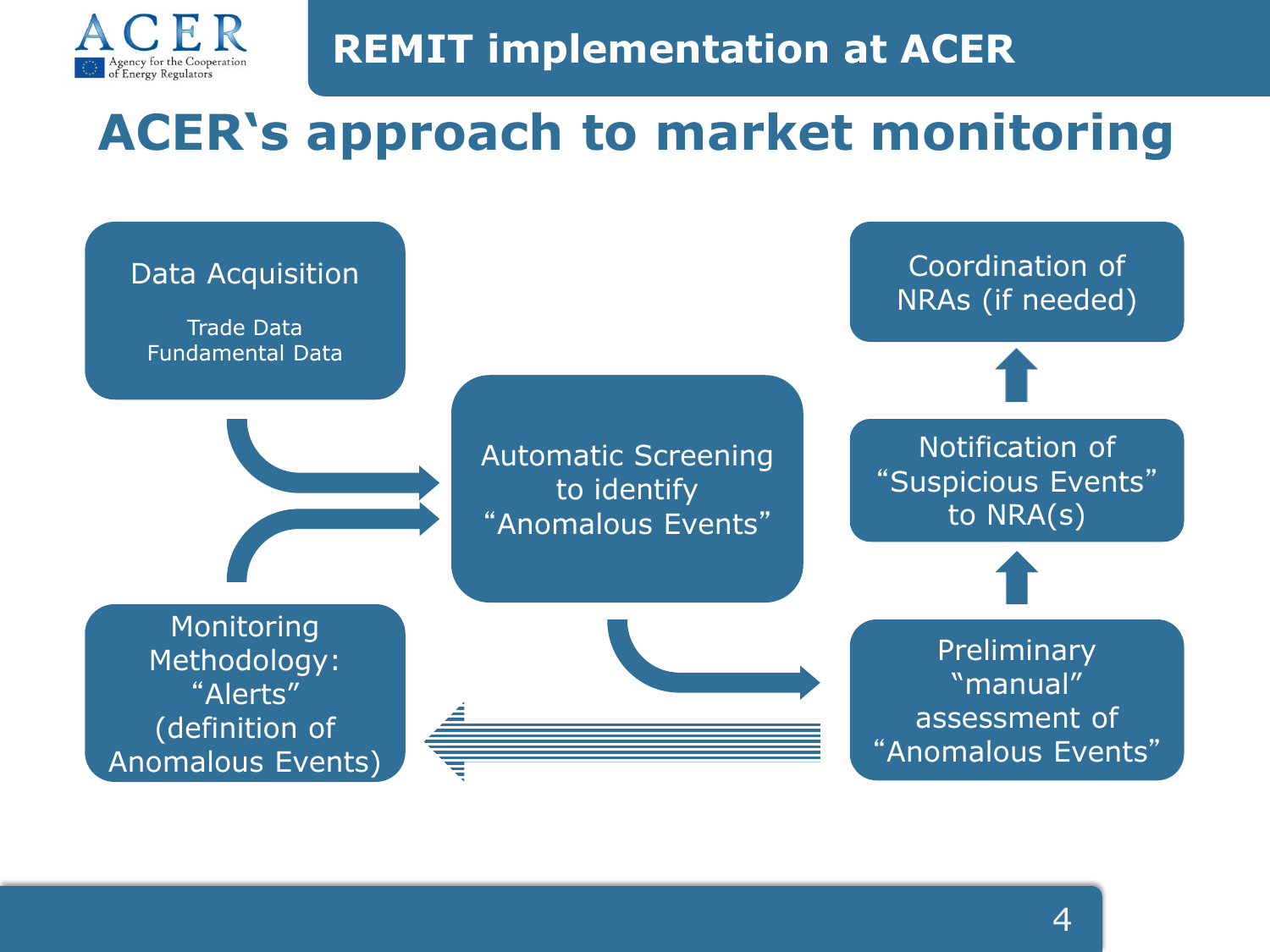

# **Wholesale Energy Market Surveillance by ACER**

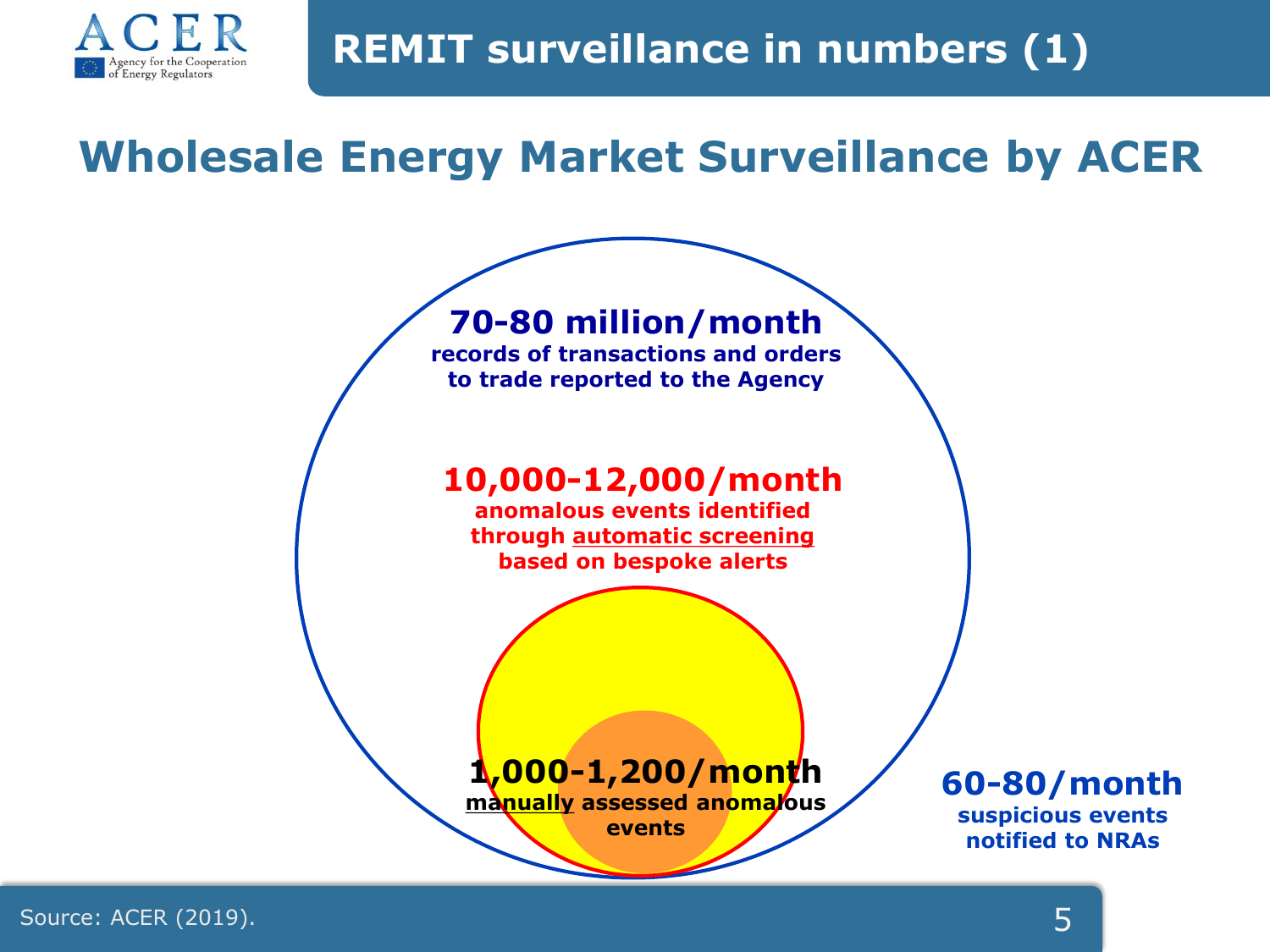

#### **Absolute number of alerts shared with NRAs per trading month**



Energy Regulators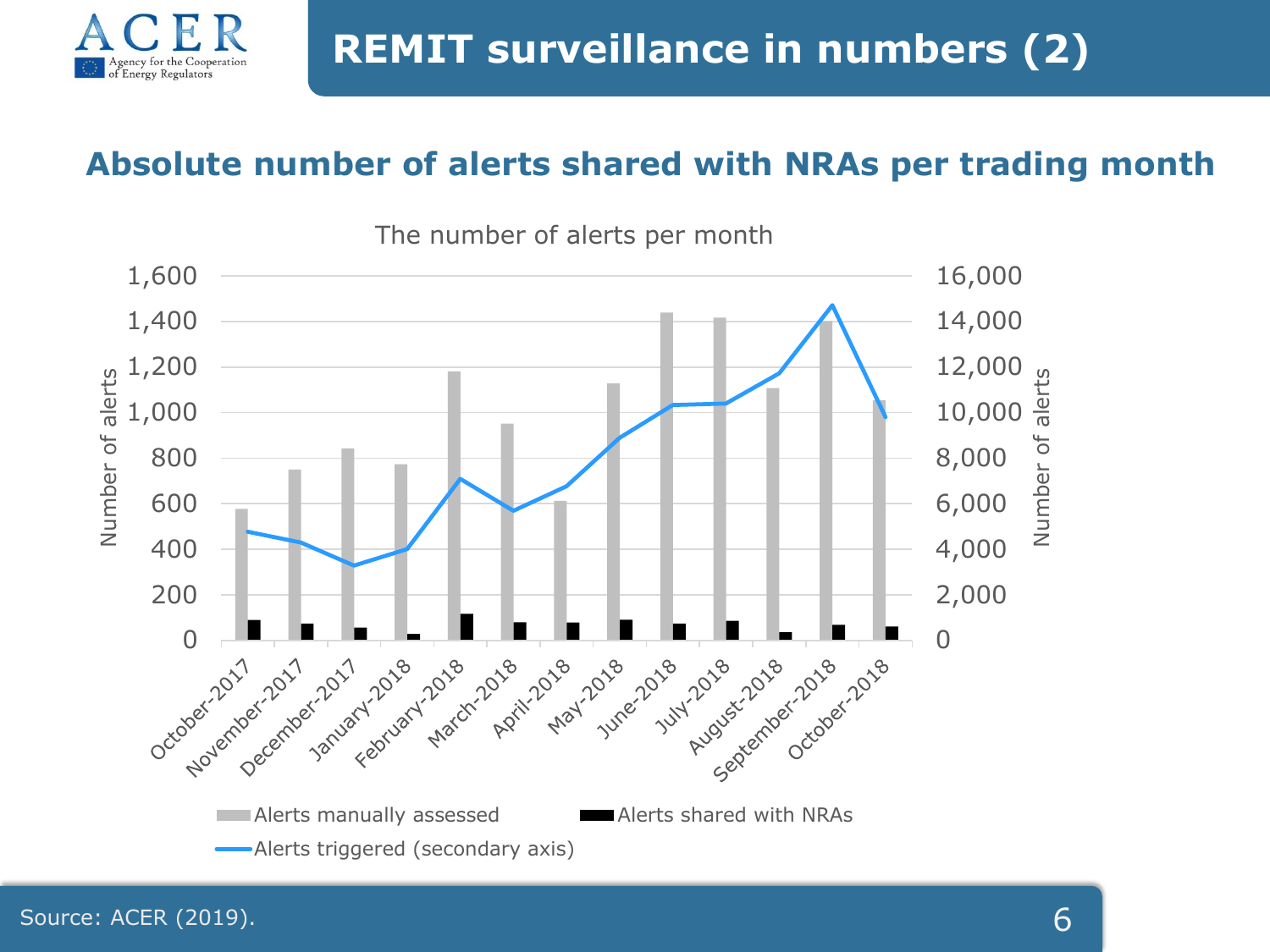

Through the Agency's Market Surveillance activities the following main types of uneconomic trading are detected:

- **Front running**
- Cross-Border capacity hoarding through wash trade
- Wash trades
- Marking the close

Through the Agency's Notification Platform the following main suspicious transactions are notified:

- Insider trading
- Wash trades and capacity hoarding
- Capacity withholding in power markets
- Layering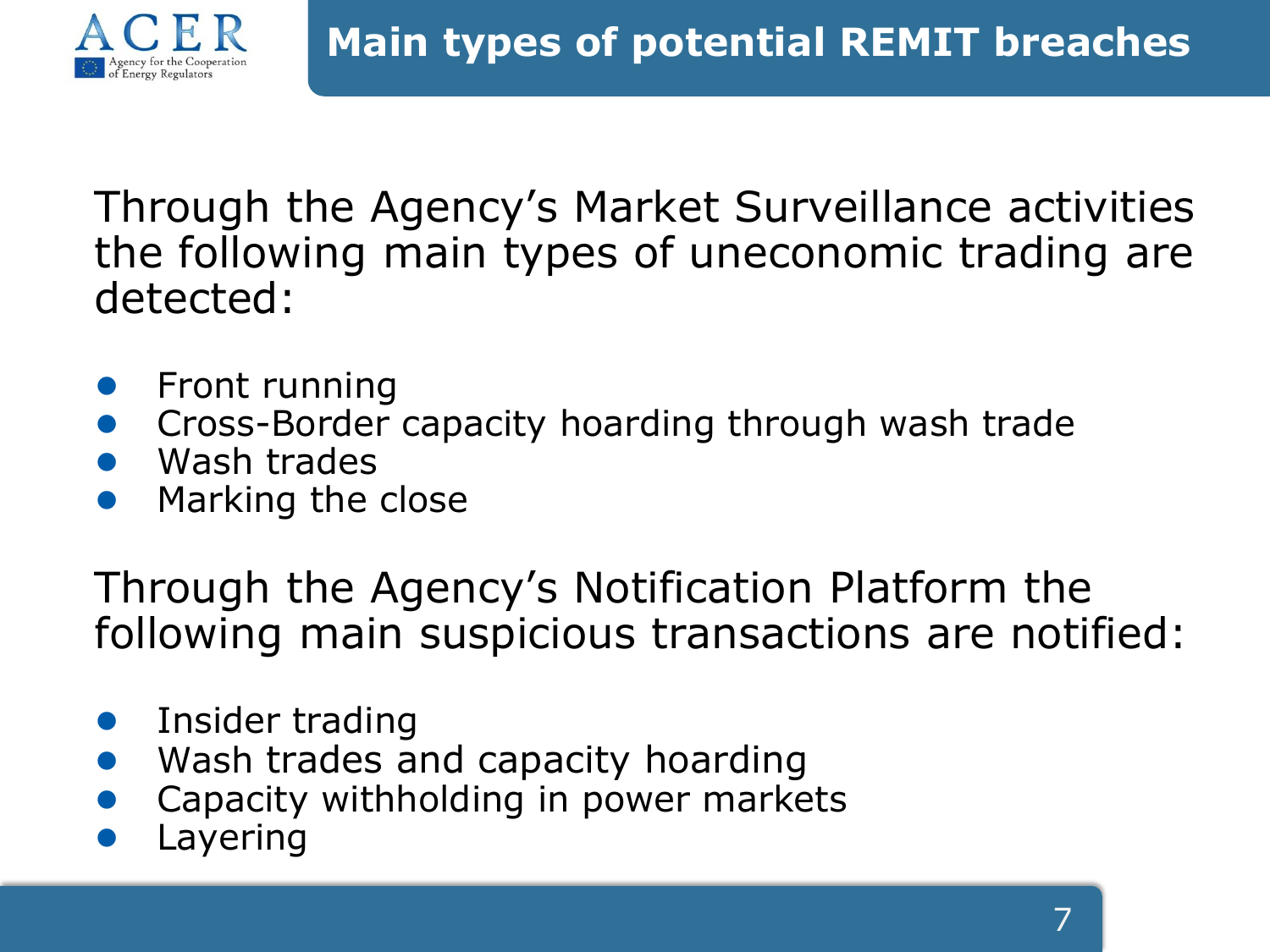

## **Type of REMIT breaches reported to/by the Agency**



Note: Includes all notifications received/sent by the Agency in the course of the year. Includes all potential breaches of Articles 3, 4, 5, 8, 9 and 15 of REMIT. Some cases include the potential breach of several REMIT provisions. Source: Case Management Tool (CMT).

Agency for the Coopera<br>of Energy Regulators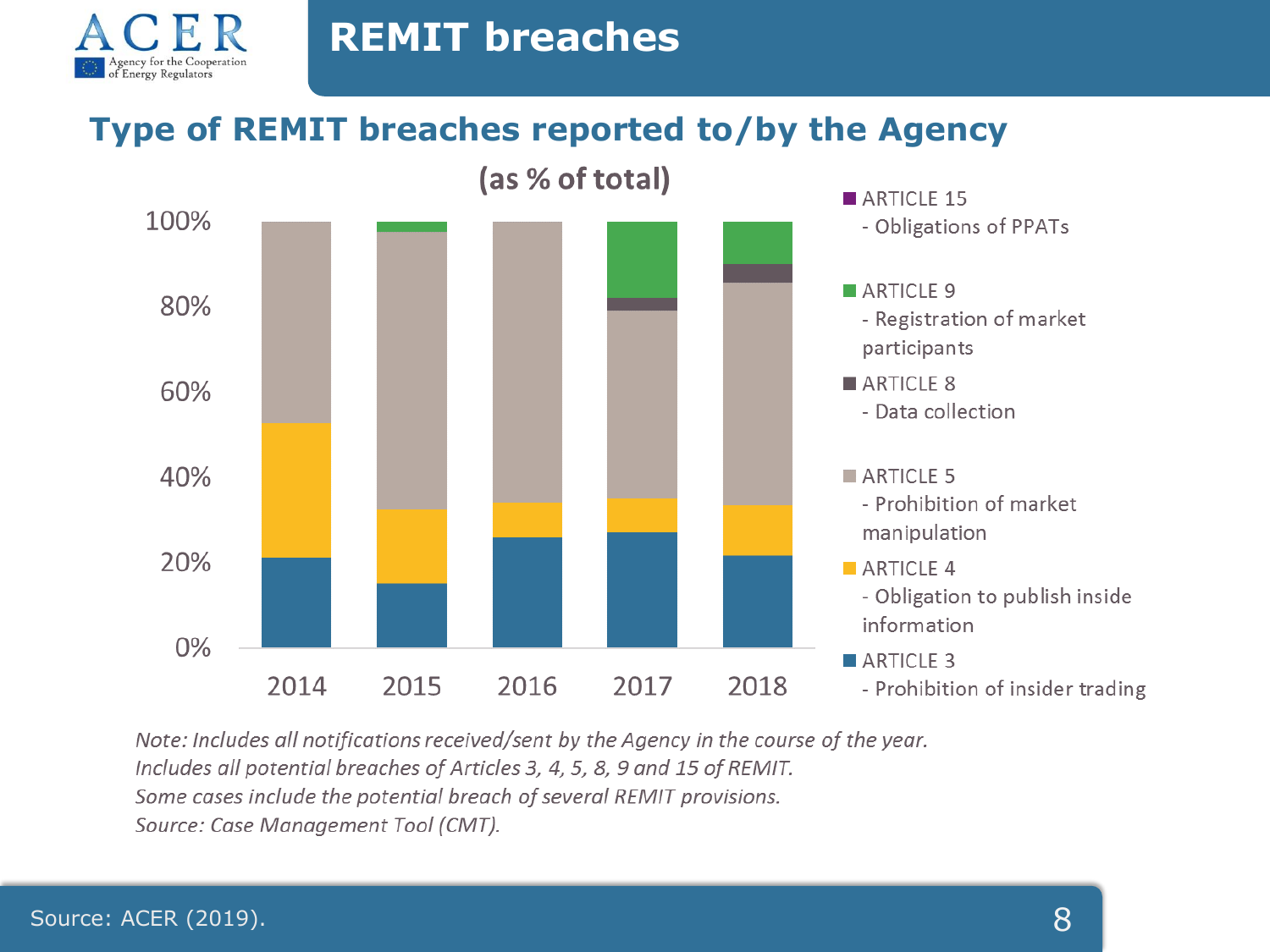

- Very high energy wholesale prices are not a REMIT breach *per se:*
	- $\rightarrow$  Excessive prices  $>$  competition law
	- » Artificial prices > REMIT
- In electricity auction markets with a single clearing price:
	- » Prices are considered the result of a REMIT breach if not reflecting actual availability of supply and demand
	- » The reference is the level of the marginal cost, *including* opportunity cost
- In electricity auction markets, prices can reach artificial price levels due to capacity withholding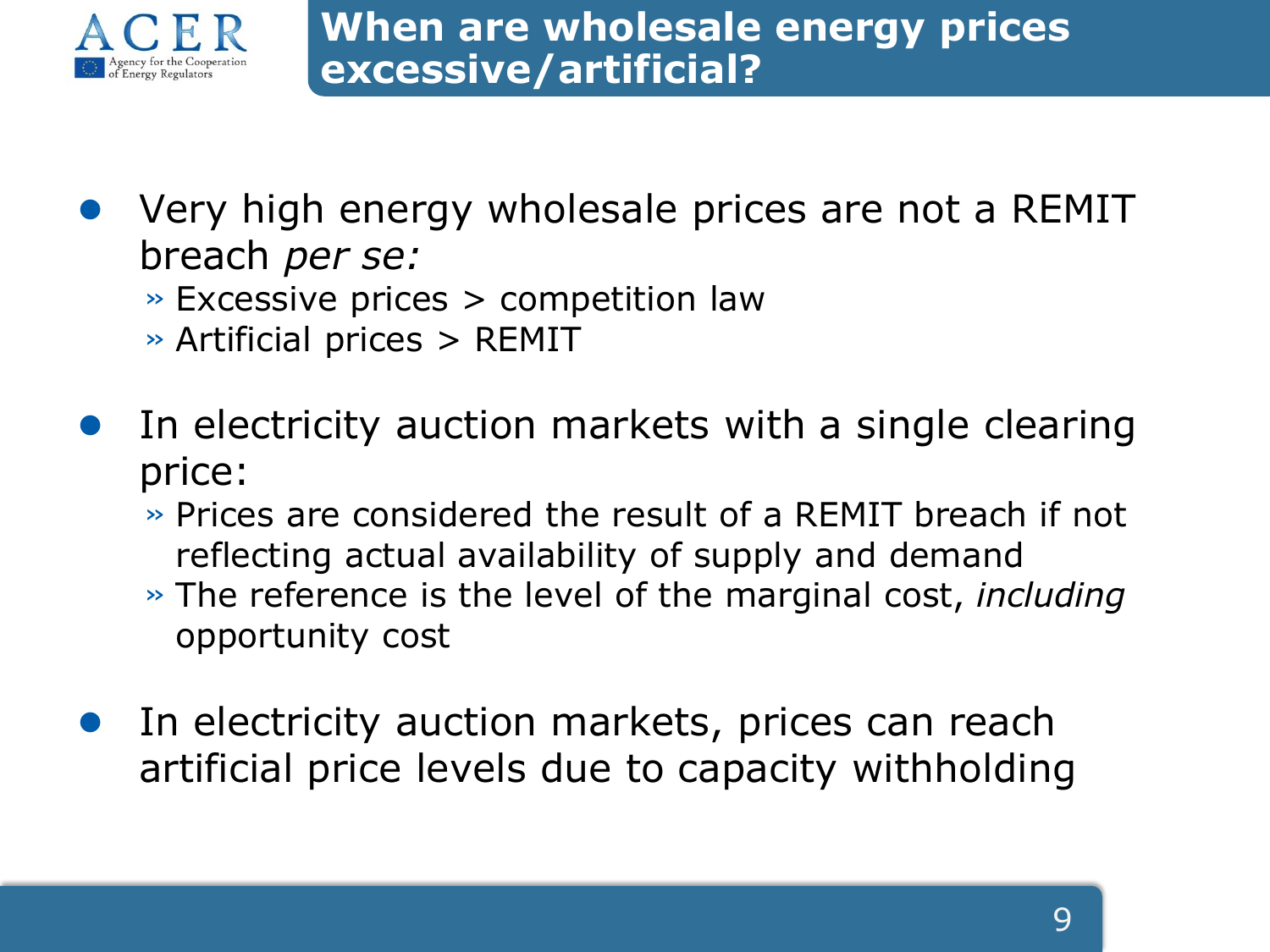

- What are the main areas of market monitoring covered by your authority?
- In your experience, which types of market abusive behaviour are the most frequently observed in your jurisdiction?
- What would you consider as excessive/artificial prices which would entail market manipulation?
- How specific should regulators be in detailing publicly what they consider as excessive/artificial prices and market abuse more generally? At least in Europe, market participants are asking to have precise guidance, but there are clearly pros and cons in providing it.